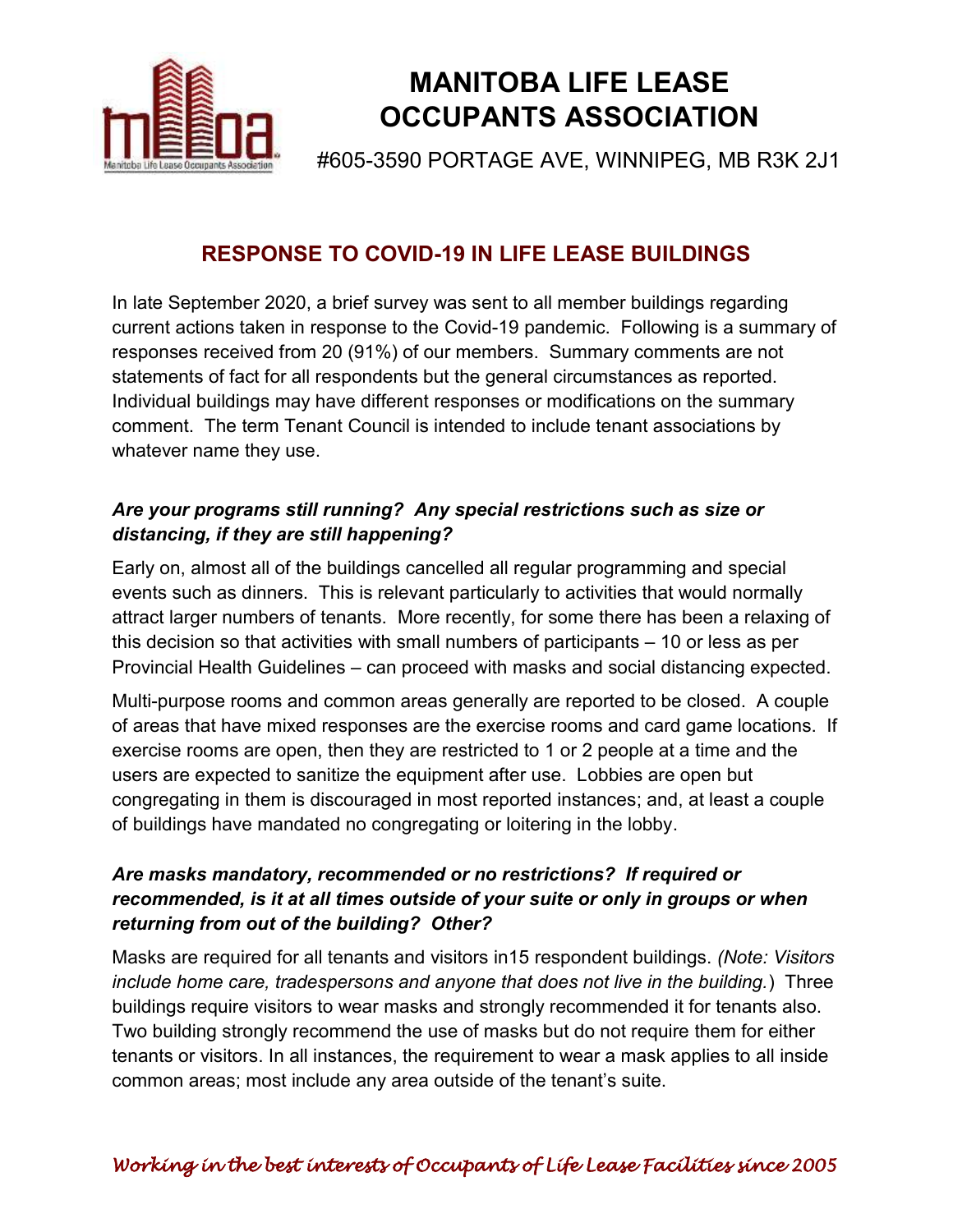Exceptions exist for outdoor areas where social distancing is possible and in a couple of cases, for inside small group gatherings, such as informal coffee groups, so long as social distancing is observed.

A few buildings provide masks for visitors that may not have them.

#### *Is sanitizing still going on?*

In all but a couple of cases sanitizing is occurring. Almost all buildings supply hand sanitizers for use by visitors or tenants returning to the building and many continue to undertake sanitizing of the lobby, elevator buttons, main door handles or other commonly touched locations. A couple of buildings report that very little attention is being given to this protection beyond the supplying of hand sanitizer. The responsibility to undertake sanitizing is carried out most frequently by tenants or tenant groups with the management or caretaking staff doing it for a few buildings.

#### *Are visitors allowed in the building? Special conditions?*

Visitors to our buildings seems to be a difficult factor to control. Service and trades personnel need to have access. Health care workers serve many tenants. Family members are critical supports for some, and social relationships extend beyond our buildings. Yet, health experts keep warning us to stay isolated as much as possible so as not to spread the contagion. Maintain small "bubbles" of contacts at best.

Most respondents indicate that visitors are allowed into their buildings and all are required or encouraged to wear masks. Sanitizing supplies are available at the front door or lobby of most buildings for use by visitors and tenants. Most buildings also restrict visitors to access only the suites of their contacts and not common areas such as multipurpose rooms or activity areas.

#### *How much direction are you getting from Management or Board and/or is the Tenant Council providing the leadership?*

Responses to this question varied from no Board or Management direction to excellent Board/Management cooperation and response to the pandemic. In the majority of instances, the Tenant Council has taken the leadership in directing the response to Covid-19 and in making the decisions regarding opening or closing programs, sanitization practices, masking requirements, allowing visitors or undertaking special activities. In some, the Management Company or personnel on site have supported the tenant's activities with signage and supplies.